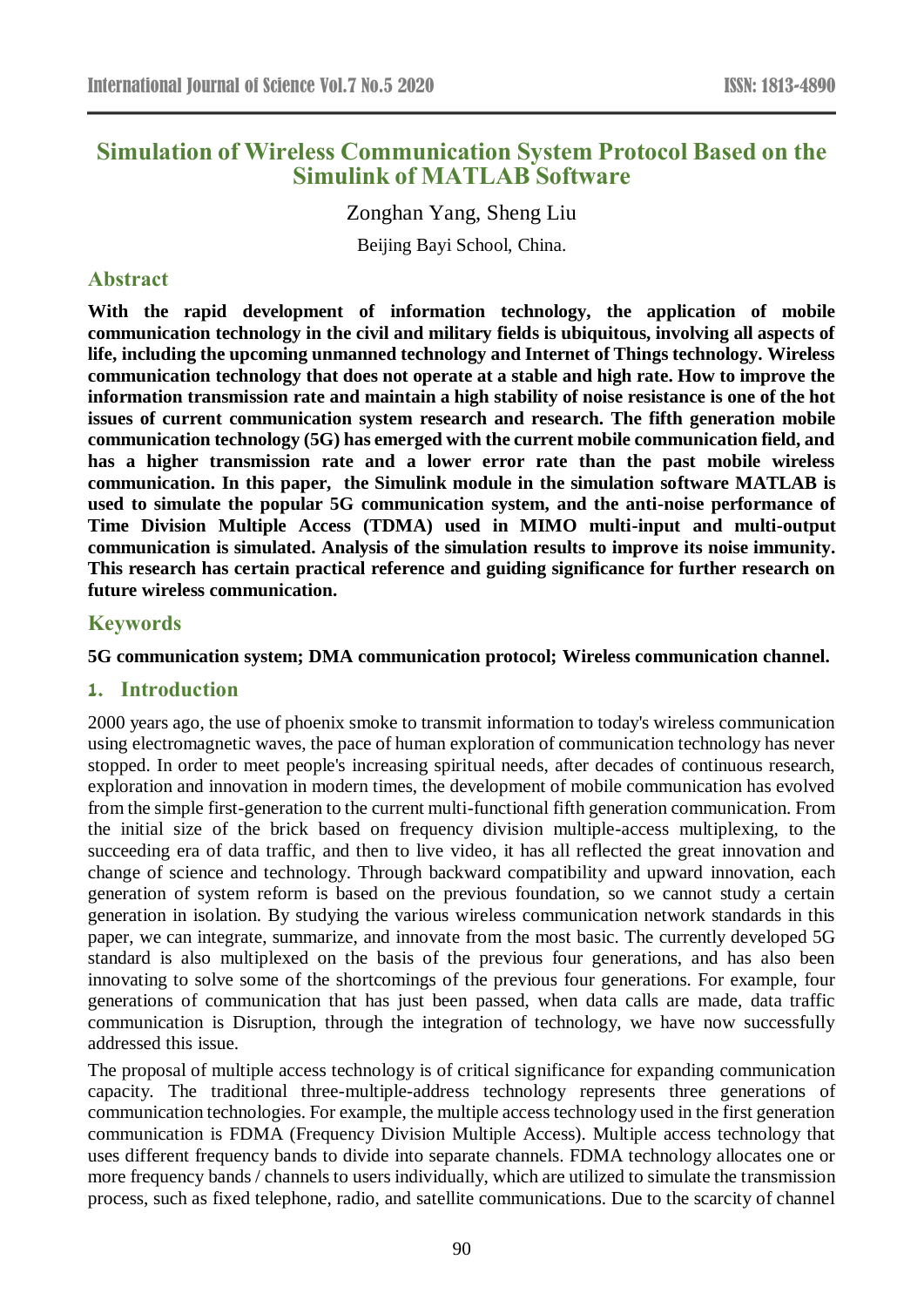resources and low spectrum utilization, FDMA has been integrated into new communication technologies for collaborative use.

Time Division Multiple Access (Time Division Multiple Access) technology, referred to as TDMA, was first applied in North America's communication system, and it is also the second-generation communication system adopted by China Mobile Communications Company in China. Its characteristic is that the uplink and downlink can work at the same frequency at the same time. The principle is the case that each frame of the signal is sampled in time slots for each signal. Discrete signals can be restored based on the sampling theorem. Multiple signal sources can be inserted in a time slot, because after a continuous signal is sampled, there will be an idle segment in the middle, that is, this segment we can insert another discrete signal to repeatedly from a signal frame sequence. Compared to frequency division multiple-access multiplexing, our duplex can be set at the same time. During uplink and downlink transmission, we add a blank time slot to distinguish and protect. Of course, it also needs to add numerous overhead time slots, such as synchronization and starting position determination. Of course, this also has disadvantages, such as poor confidentiality, lengthy information, etc. In the future, frequency hopping will need to be used, and the frequency is constantly changed to solve the problem.

This article mainly uses MATLAB software to simulate wireless communication systems. MATLAB is a very powerful mathematical related software, formerly known as Matrix Lab. It is commonly used in algorithm development, data visualization, and mathematical modeling and simulation. Because its powerful functions are concentrated in a simple visual window. MATLAB has many programmed functions for us to call, and it supports C language and Java language programming to meet the functions that are not part of the library. Simulink, as one of the most important simulation module components in MATLAB, has the advantages of close to reality, high efficiency, and fine simulation. Provide dynamic modeling, simulation and analysis in communication. There are already well-written module tools, such as oscilloscopes and spectrum analyzers, which can give us convenient support for studying signal changes in communication. This article mainly analyzes through Simulink simulation communication system and MATLAB programming simulation communication system.

The module library consists of multiple modules. The entire Simulink module library contains several module groups. For example: commonly used module group: Commonly Used Blocks; continuous module group: Continuous; discontinuous module group: Discontinuties; discrete module group: Discrete; logical and binary operation module group: Logic and Bit Operations; table lookup operation group: Lookup Tables, etc. The user can customize the module group. The module is the foundation of the simulation model. At the same time, there are some simulation modules for experimental devices, such as oscilloscopes. We can directly read the real-time state of the signals and extract them.

5G communication technology needs to be improved on the basis of the above-mentioned key multiple-access technology. By stimulating and improving the above three protocols, we can better improve the performance of 5G communication system. Simulink visualization software was utilized to simulate the performance of the 5G communication protocol and analyze its noise optimization.

## **2. FDMA communication system**

### **2.1 Design goals**

### **2.1.1 Significance of design scheme**

Frequency division multiple-access technology is to divide the frequency band of communication into a number of equally spaced frequency channels, indicating that communication rooms of different users are divided by different frequency channels, which is called frequency division multiple access. Early wireless communication systems also included the current radio broadcast (shortwave) and most dedicated communication networks were implemented using frequency division multiple access. The main procedural requirements of frequency division multiple-access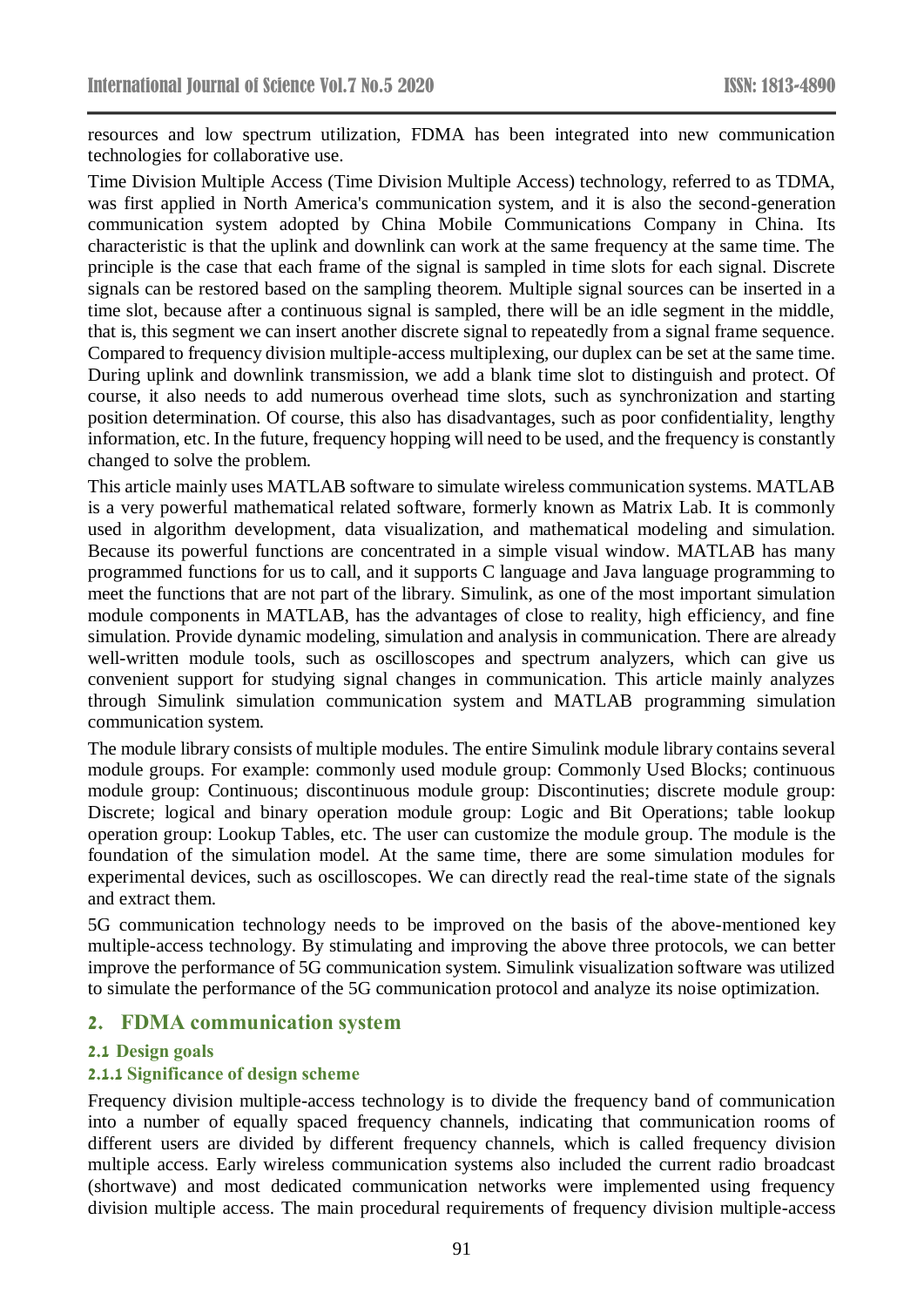communication equipment are: the frequency is accurate and stable, and the frequency band occupied by the signal is within the channel range. But now frequency division multiple-access is often used in 5G communications in combination with time division multiple-access and code division multiple access.

In this competition, the Simulink module in MATLAB software, which is very effectual, was used. First, the FDMA communication system was designed. Although the function is not perfect, the rudimentary communication function has been realized.

#### **2.1.2 Introduction to Design Functions**

(1) The input modulation signal can be demodulator without distortion when it is output.

(2) The information can be transmitted with the lowest bit error rate in the Gaussian white noise channel.

(3) The waveform can be seen directly by the spectrum analyzer and oscilloscope.

#### **2.1.3 FDMA overall design ideas**

The main design idea is to carry out ASK analog modulation of three unique analog signals through the carrier wave, then pass through the Gaussian white noise channel, and finally use coherent demodulation to restore the signal through a low-pass filter.

#### **2.2 Module implementation plans and software simulation**

#### **2.2.1 Scheme selection argument**

The reason why the Simulink module is used is because it supports the combination of the module and programming and the signals and modules can be intuitively observed through the oscilloscope and spectrum analyzer.

#### **2.2.2 FDMA System Main Module**

The overall simulation diagram of the FDMA system in Simulink is shown in Figure 2.1:



Figure 2. 1 FDMA overall system diagram

### **2.2.3 FDMA System Module Design**

### (1) Generation of input signals

The frequency division multiple-access (FDMA) signal input module is shown in Figure 2.2: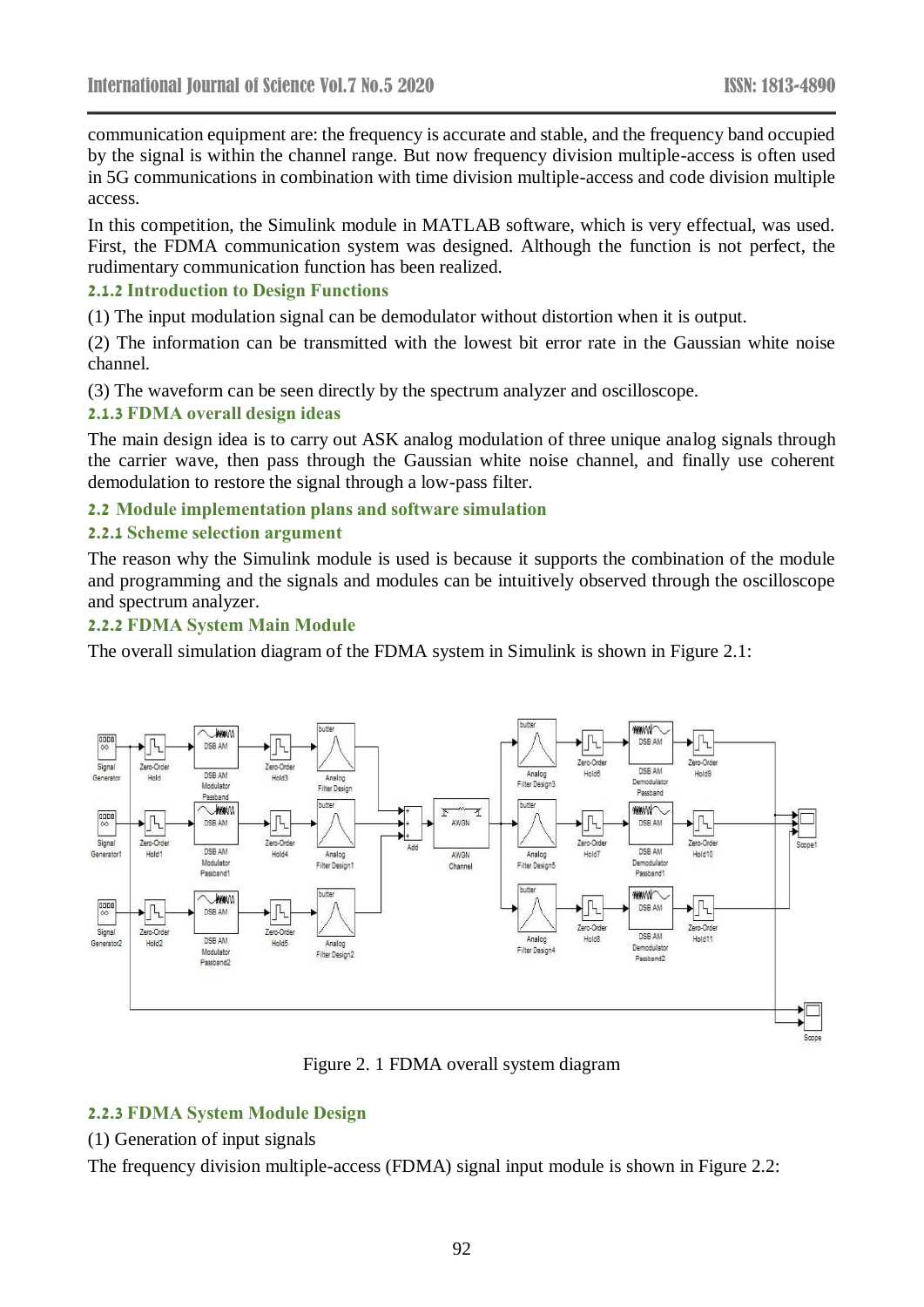

Figure 2. 2 FDMA signal generation modules

Utilizing three signal generators in Simulink, they generate sinusoidal signals with an amplitude of 1 and a frequency of 4 Hz, square wave signals with a frequency of 0.5 Hz, and sawtooth wave signals with a frequency of 1 Hz. The continuous signal becomes a discrete signal, which facilitates the modulation of the DSB single sideband later.

(2) Modulation and demodulation module

The frequency division multiple-access (FDMA) modulation and demodulation module is shown in Figure 2.3:



Figure 2. 3 FDMA modulations and demodulation module

The function of the module DSB is to modulate the baseband signal to a higher frequency band, while also making them not interfere with each other when transmitting in distinct frequency bands, increasing the frequency band utilization rate. The sine wave, square wave, and triangle wave is adjusted to the frequency bands of 40、60、80Hz by using a sine carrier signal. The use of zero-order holders is specifically required for DSB modules. Demodulation the DSB module is the inverse of modulation.

(3) Design of analog band-pass filter

The frequency division multiple-access (FDMA) band-pass filter module is shown in Figure 2.4: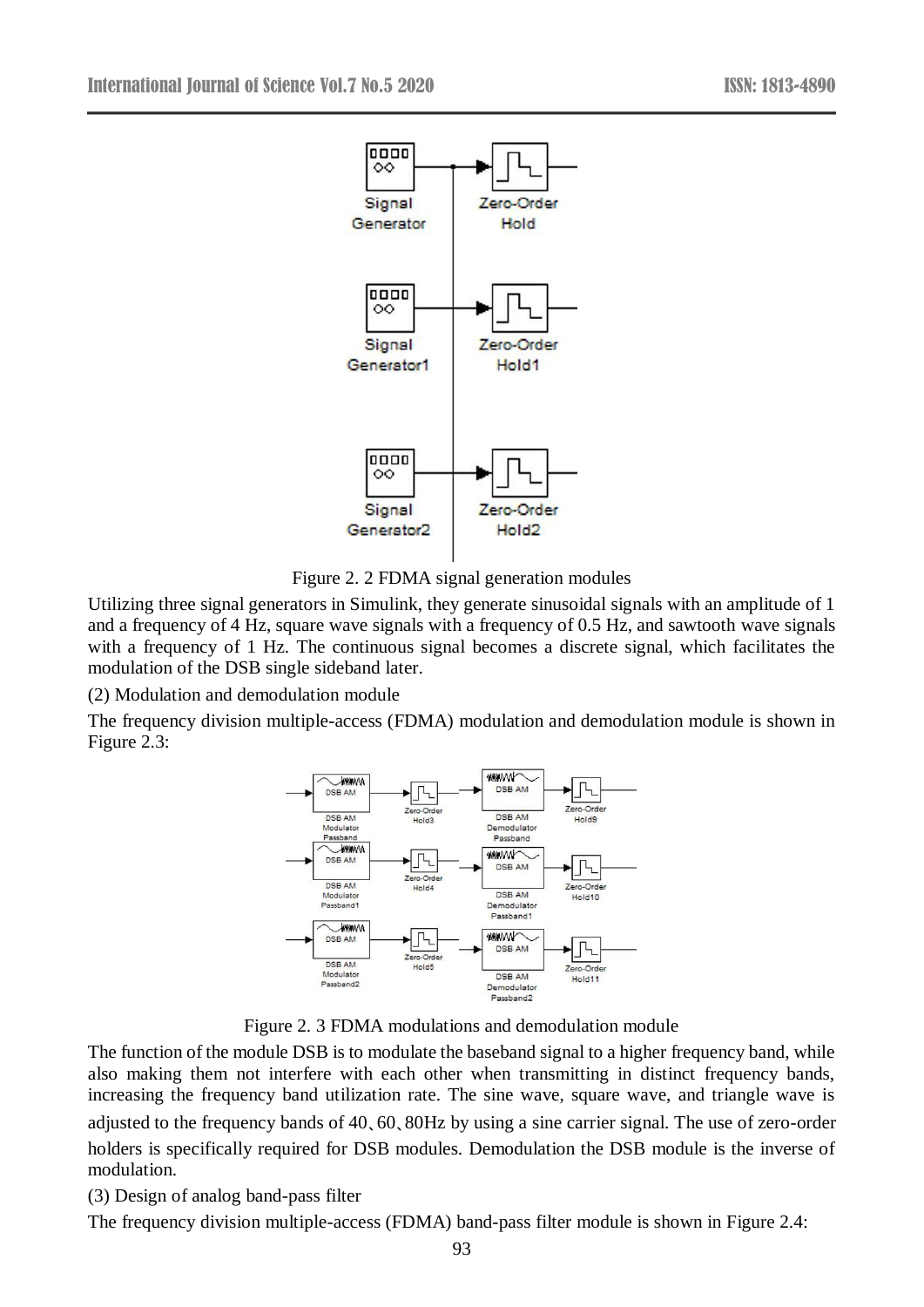

Figure 2. 4 Frequency Division Multiple Access (FDMA) Band Pass Filter Module

The input signal is modulated to a frequency of 40Hz 、 60Hz 、 80Hz. Therefore, the function of the first three analog filters is to filter out the signals in this frequency band separately to reduce the interference of additional signals. The remaining three analog filters filter the signals mixed through the Gaussian white noise channel separately, so that each signal can be guaranteed not to interfere with each other. Table 2.1 is the design of the filter parameters.

|                 | Design method      | Filter type     | Filter order | Frequency 1        | Frequency 2        |
|-----------------|--------------------|-----------------|--------------|--------------------|--------------------|
| Analog filter 1 | <b>Butterworth</b> | <b>Bandpass</b> |              | 220 rad/s          | 280 rad/s          |
| Analog filter 2 | <b>Butterworth</b> | <b>Bandpass</b> |              | $310 \text{rad/s}$ | $440 \text{rad/s}$ |
| Analog filter 3 | <b>Butterworth</b> | <b>Bandpass</b> |              | $440 \text{rad/s}$ | $570 \text{rad/s}$ |

Table 2. 1 Design of 1 filter parameter

(4) Gaussian white noise channel

The transmission channel of the FDMA system is generated by the AWGN module in Simulink. The parameter design is shown in Table 2.2:

|                     | Initial seed | Mode               | /ariance |
|---------------------|--------------|--------------------|----------|
| <b>AWGN Channel</b> |              | Variance from mask |          |

Table 2.2 Design of 2 Gaussian channel parameters

### **2.3 Simulink simulation and debugging of FDMA communication system 2.3.1 Simulation and Results of Frequency Division Multiple Access System**

## (1) Input combined signal

As showed in Figure 2.5, the three channels of signals that have been modulated pass through the adder in the time domain state and the signals in the frequency domain state. The three channels are in the 40、60、80Hz frequency band, as showed in Figure 2.5 and 2.6.



Figure 2. 5 Time-domain state of 5 three-user frequency division multiplexing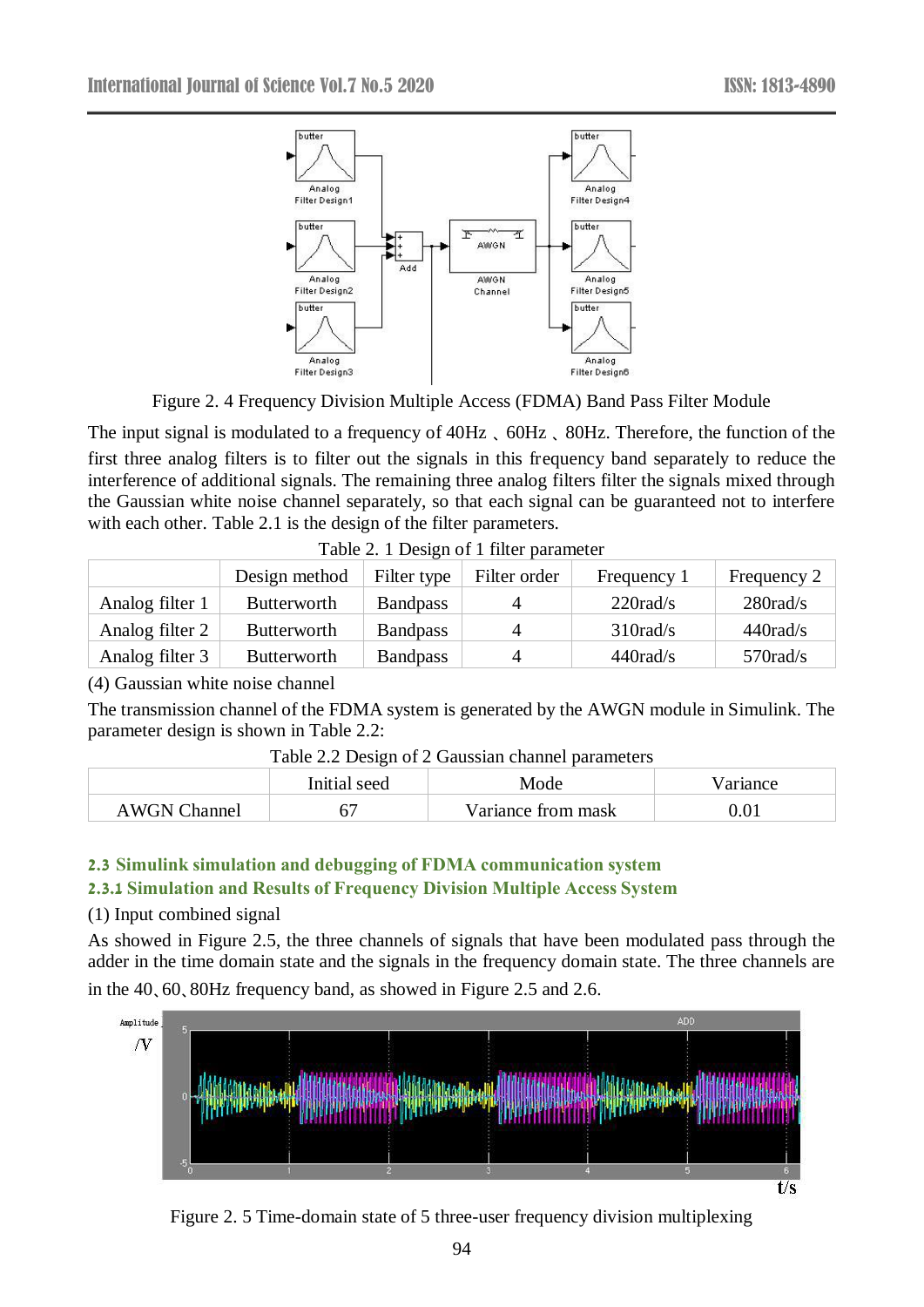

Figure 2. 6 three-user frequency divisions multiplexed frequency domain state

(2) Time-domain of each signal demodulated

Observe the modulation of the three signals of square wave, triangle wave, and sine signal with the oscilloscope and the signal demodulation by the channel, and find that the input signal is basically the same as the demodulation signal. Since the signal holding module is utilized, the originally demodulated signal should be an ideal point. A signal similar to that illustrated in figure 2.7 will appear when the amplitude signal is supplemented by the signals of adjacent time slots. Nevertheless, the distortion of this signal does not affect our acceptance of the signal.



Figure 2. 7 Demodulated Signals from Three Users **2.3.2 FDMA communication system program simulation**

## (1) Programming flowchart

Programming with MATLAB, mainly generates three signals, collects the audio signals of three recordings, multiplies them with a sine function signal to modulate to high frequencies, adds them through a filter, and filters and demodulates the low-pass output after passing through a Gaussian channel. The idea is generally consistent with the simulation of the Simulink module described above, as shown in Figure 2.8:



Figure 2. 8 Simulation module diagrams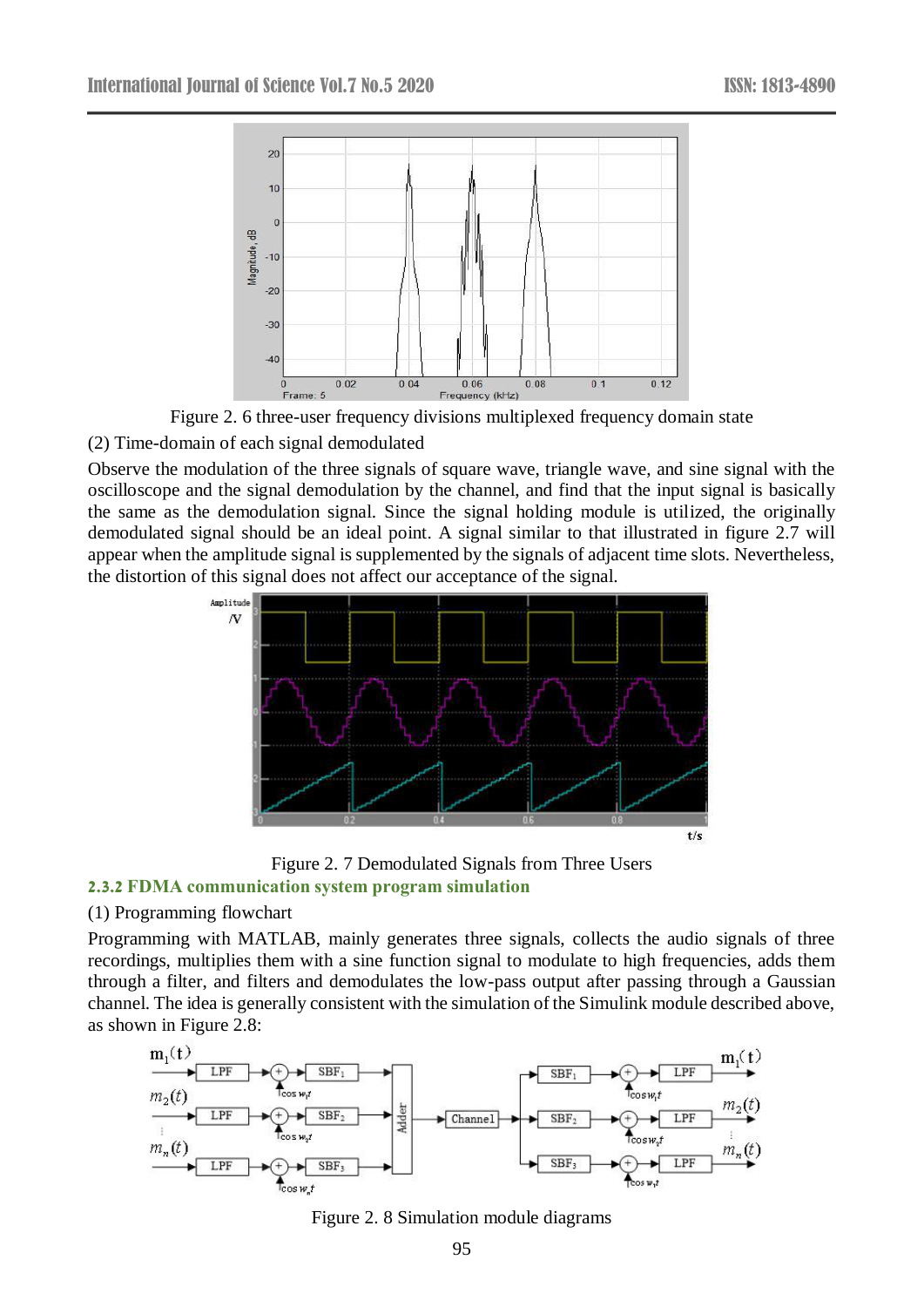### (2) Programming ideas

### a) Voice signal acquisition

We use the function war-lord in Matlab software. This function can read and collect language signals. By talking to function, it will indirectly call the built-in recording device. Call the format war-lord (n, fs, ch). In order to better ensure the voice signal we use, we set the frequency to 44.1KHz. This bandwidth guarantees the voice quality and meets the minimum adoption theorem. Finally, we use the function favorite to save the collected voice signal.

### b) Speech signal modulation

The modulation is actually mixing. The carrier frequency is selected founded on the frequency of the baseband. The frequency of normal human speech is approximately 30-3400Hz. Bandwidth after modulation is twice the baseband. That is  $B = 2 f_H$ , in order to prevent the frequency bands from interfering with each other, the carrier frequency interval It must be greater than 6.8KHz, so the carrier frequency interval is 7000Hz, that is, the modulation carriers of the three signals are 4000、11000、

18000Hz. In MATLAB programming, three sinusoidal signals are utilized to multiply. At the same time, in order to assure that the signal amplitude is not too small, the amplitude must be increased.

## c) Design of the filter

First, according to the design of the digital filter, we use a Chebyshev filter to calculate the elementary parameter index order n, the boundary frequency Wp, the stopband boundary frequency Ws, and the cutoff frequency Wn. Assign function  $[n, Wn] = \text{cheb2ord}(Wp, Ws, Rp, Rs)$ , then  $[b, a]$  = cheby2(n, Rs, Wn), and finally y = filter(b, a,s). From this, low-pass and band-pass filters can be derived.

d) Channel design

In order to meet the needs of the actual channel and simulate the calculation of the bit error rate at the same time, we use the simplest Gaussian signal model and call the system's model to randomly generate a Gaussian white noise because there is a mature calculation formula.

(3) Time**-**domain **and** frequency domain simulation of speech signals

The program sets the sampling audio signal time to three seconds and divides it into three channels for acquisition. The frequency domain falls between 300 and 3400HZ, which are consistent with the sound of normal people. As showing in Figure 2.9 and Figure 2.10:



Figure 2. 9 Time domain waveforms of the 9 user three original signals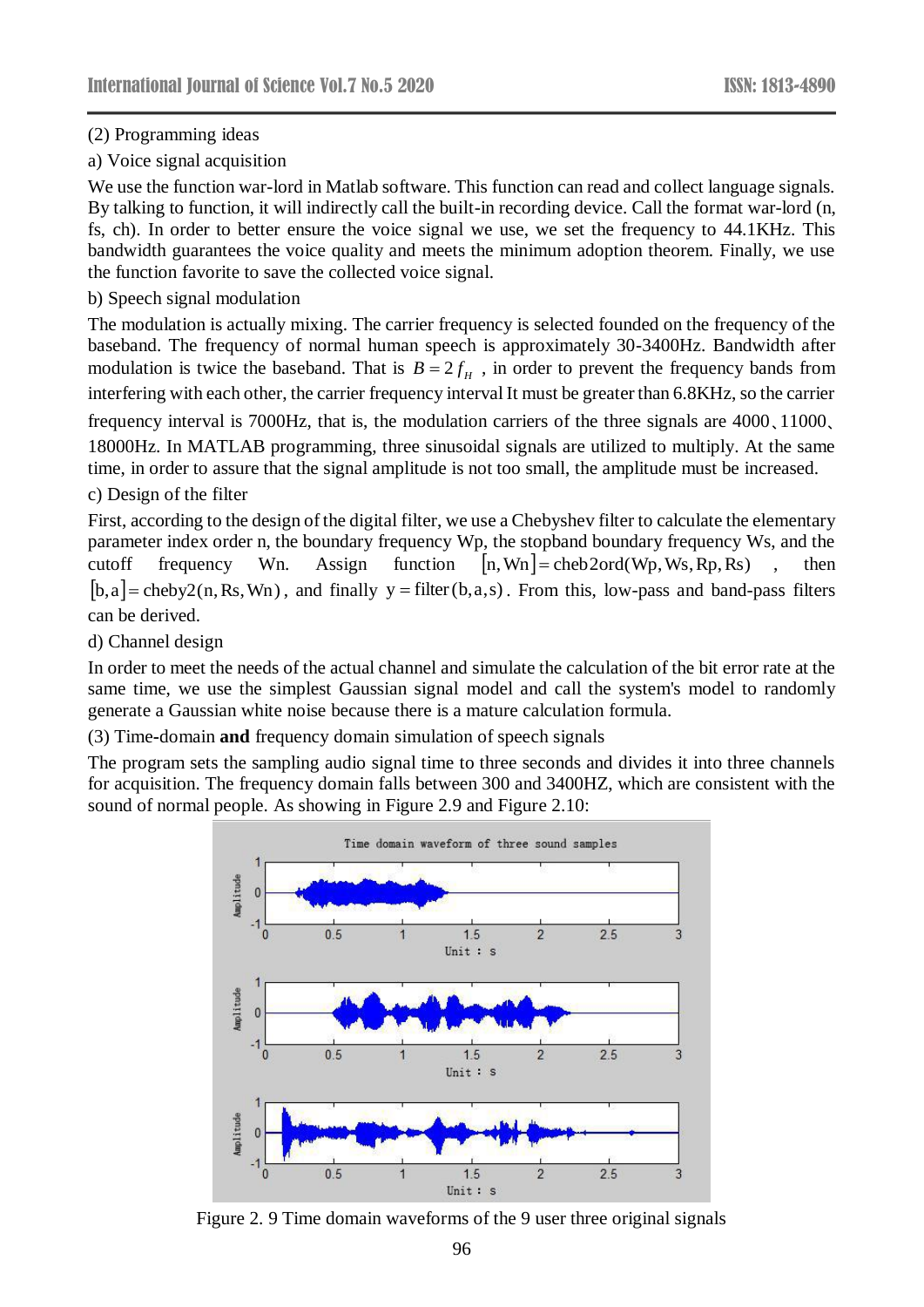

Fig. 2. 10 Frequency domain waveform of three original signals of 10 users

### **2.4 Summary**

This chapter mainly designs the FDMA system theory, simulates the communication system of Simulink, and then performs programming. The difficulty of the FDMA module lies in the design of the filter parameters. At the same time, MATLAB FDMA program simulation was performed, and a deeper understanding of MATLAB was used. We modified the Matlab algorithm simulation program through repeating debugging. At the beginning, the program was all running errors. After thorough searching, the program was finally able to run. We have designed the band-pass and low-pass filters of the corresponding carrier frequency band by calling the voice signals of discrete external frequencies. The difficulty of the program is the way to use the bandwidth calculation in the time domain. Too minute will cause signal distortion, and too large will cause long running time. To solve the problem of internal interference between signal frequencies, we must increase the bandwidth of the frequency of use, so how to choose a suitable bandwidth of use has become a key factor in this experiment. After our repeated experiments, we finally selected the appropriate bandwidth and restored the signals of different frequencies.

# **3. TDMA communication system**

### **3.1 Design goals**

### **3.1.1 Significance of design scheme**

Time division multiple-access technology uses time slots to reorder signals, which improves utilization. Time-division multiple-access technology is currently the mainstream technology of wireless communication. The advantage of this technology is the fact that it can have a larger capacity than using frequency division multiple-access technology alone. The transmission information room is transmitted through the concept of time slots, and finally packed into frames for communication. The TDMA communication system mainly uses a three-way signal generator to generate a representative information source. The foremost requirement of time division multiple-access technology is the synchronization of transmission and reception. At the same time, simulation results are utilized to prove the correctness of the system model design.

### **3.1.2 Introduction to Design Functions**

(1) The input modulation signal can be demodulator without distortion when output.

(2) The information can be circulated under the condition that the bit error rate of the Gaussian white noise channel is as low as possible.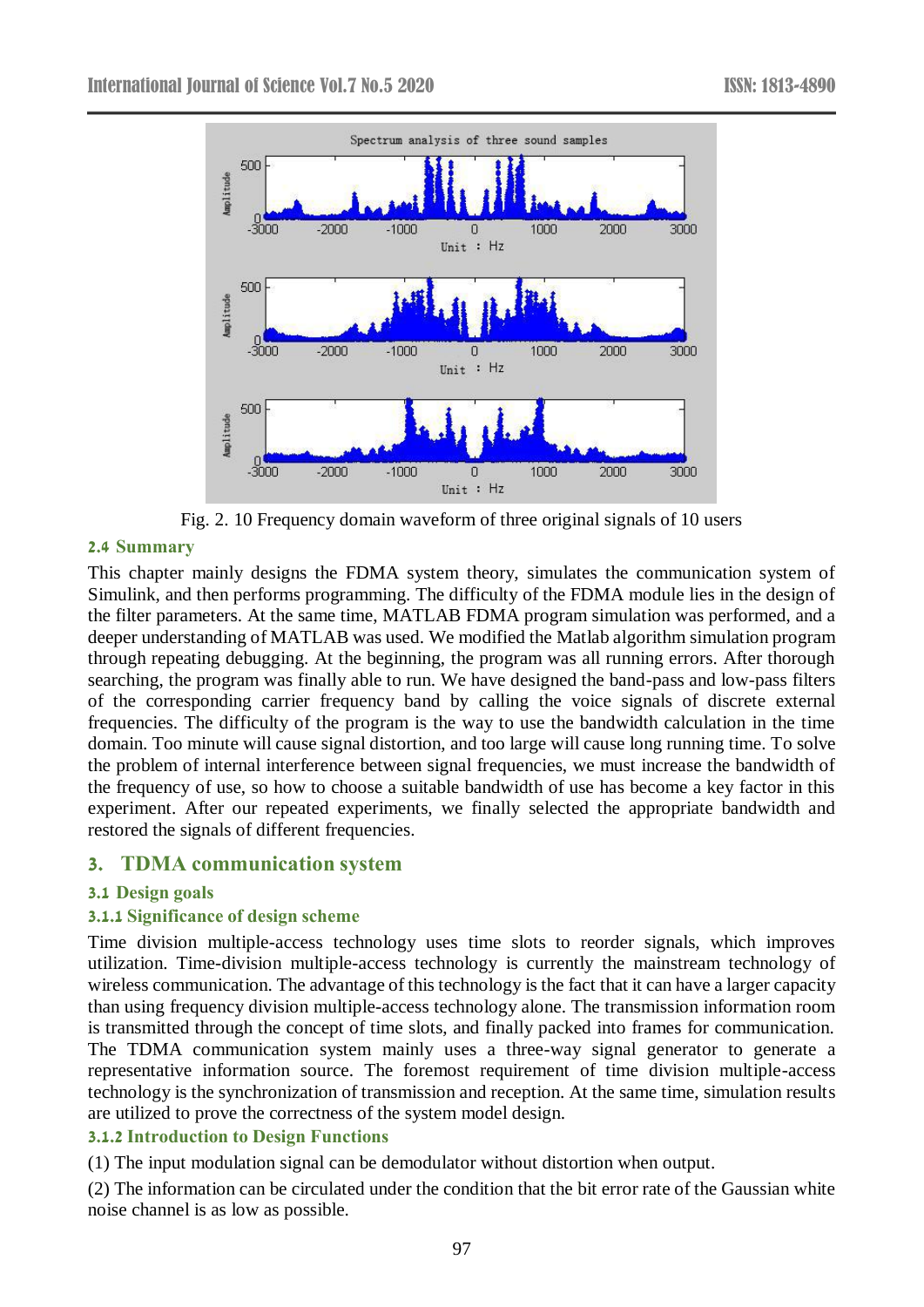## (3) Use the spectrum analyzer and oscilloscope to directly see the waveform. **3.1.3 TDMA overall design block diagram**

The overall block diagram model structure of TDMA in Simulink time domain design is shown in Figure 3.1:



Figure 3. 1 TDMA design simulation block diagram

### **3.2 Module implementation plans and software simulation**

### **3.2.1 Design of each module of the TDMA system**

(1) Source generator and time division multiplexer

As showed in Figure 3.2, the source module is used to generate a sine, square wave, and triangle wave. Because the decision threshold of the time division multiplexer is 0-3, a constant is added to the sine, square wave, and triangle wave to make its amplitude meet the time division multiplex It performs time division multiplexing so that signals received at the receiving end do not overlap in different time slots. Demultiplexing is the opposite of time division multiplexing.



Figure 3. 2 TDMA source generators and multiplexer

#### (2) Carrier synchronization module

The design of the TDMA communication system uses coherent demodulation, which requires carrier synchronization. The carrier signal needs to be separated from the received signal at the receiving end as a narrow coherent carrier. Although the separated carrier frequency is the same as the modulated carrier frequency, the phase is not necessarily Similarly, in order to achieve the purpose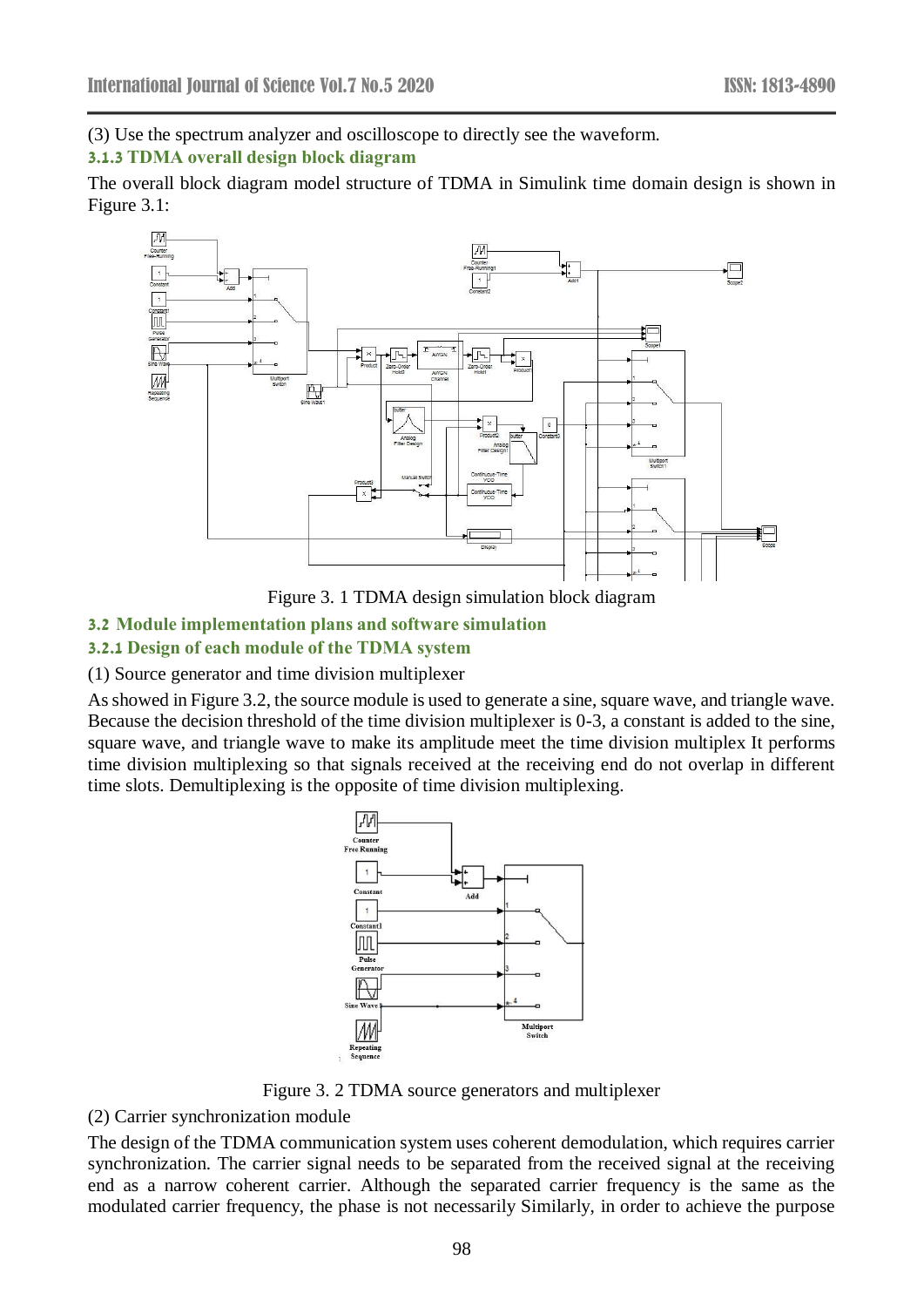of the same frequency and phase, a phase locked loop circuit is required to achieve the same frequency and phase of the coherent carrier and the modulated carrier. Figure 3.3 is the principle block diagram of the rectangular loop, which is the principle block diagram of extracting the coherent carrier.



Figure 3. 3 TDMA synchronization modules **3.2.2 Simulink simulation and debugging of TDMA communication system**

### (1) Time Division Multiple Access Input Combined Modulation

As showed in Figure 3.4, this combined signal is information for a simulated TDMA system. The three sources of the square wave, triangle wave, and sine wave are modulated and superimposed on the time axis, and they are respectively in different time slots.



Figure 3. 4 TDMA Synthesis Time Slots

(2) Time-division multiple-access time slot separation signal

As showed in Figure 3.5, the first set of waveforms is triangular waves separated from the receiving end, and the second set of waveforms is triangular waves at the transmitting end. Regardless of the fact that the waveforms at the receiving end and the transmitting end are different, they will not be noticed during daily use. It can be known from the sampling theorem that this difference is only due to the distortion of the spectral amplitude, and it can be ignored as long as the time slot is slight enough.



Figure 3. 5 TDMA signal separations and quantization

## **3.3 Summary**

In the process of simulating a TDMA system, the frequency of the simulation signal is made smaller, but this is not without its generality, and the simulation results fully demonstrate the correctness of the system design. When we simulated, the selected communication channel was added with Gaussian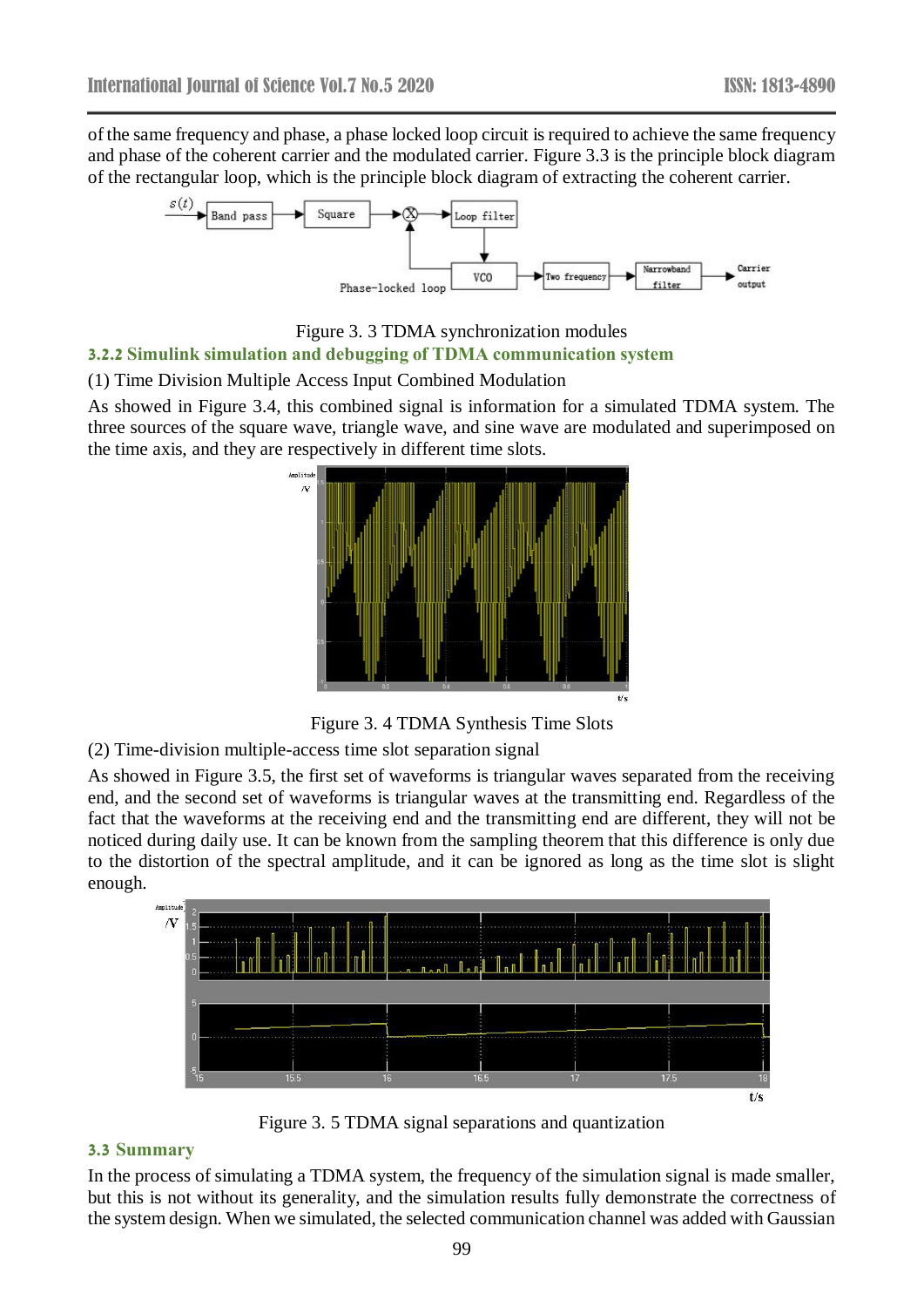white noise. This is the simplest noise with theoretical model calculations, and its average value is 0. By controlling the amplitude of the signal, that is, the signal-to-noise ratio, the number of bit errors of the received signal is judged, thereby determining the anti-noise performance of the time division system. In the later period, we can choose more noise and fading channels with real life. For example, the Rely channel. From the side, it is also proved that the anti-noise performance of the time division system is not strong. We can next section code division multiple access technology, focus on its excellent anti-noise, and do anti-interference in the coding. Through the above analysis, we can learn lessons and experiences in future wireless communications.

## **4. CDMA communication system**

### **4.1 Design goals**

### **4.1.1 Significance of design scheme**

CDMA (Code Division Multiple Access) is prepared on the basis of spread spectrum communication. It has exceptional anti-interference performance and can provide high-security communication confidential processing. In today's lack of radio frequency spectrum resources, sufficient channel resources can be made to meet increasing user demand. Spread spectrum is a way of calibrating users by using orthogonal random codes to realize signal transmission at the same frequency. Code division multiple-access is mainly used in China Unicom and telecommunications operators to improve its transmission rate so that it has a transmission rate comparable to 4G, and coding technology is currently a hot research topic.

Its advantage is that it has a soft capacity and no fixed number of users. Unlike TDMA, if the number of fixed users exceeds the number of calls, the call will be deleted, and CDMA will only degrade the quality of the call. Moreover, CDMA's anti-interference and anti-eavesdropping capabilities are stronger than the other two multiple access technologies, and information is hard to leak. It is the mainstream technology today. Most domestic operators utilize CDMA, so the research on CDMA is of great significance to us.

#### **4.1.2 Introduction to Design Functions**

(1) The input modulation signal can be demodulator without distortion when output.

(2) The information can be circulated under the condition that the bit error rate of the Gaussian white noise channel is as low as possible.

(3) Use the spectrum analyzer and oscilloscope to directly see the waveform.

### **4.1.3 CDMA System General Module**

The CDMA communication module also uses three signal sources, but this time it is a digital signal, so a digital filter is used for filtering. The same channel is a Gaussian white noise channel. The pseudo-random code PN code is spread by the M sequence, and the sine carrier is modulated, as shown in Figure 4.1:



Figure 4. 1 Schematic diagram of the overall CDMA module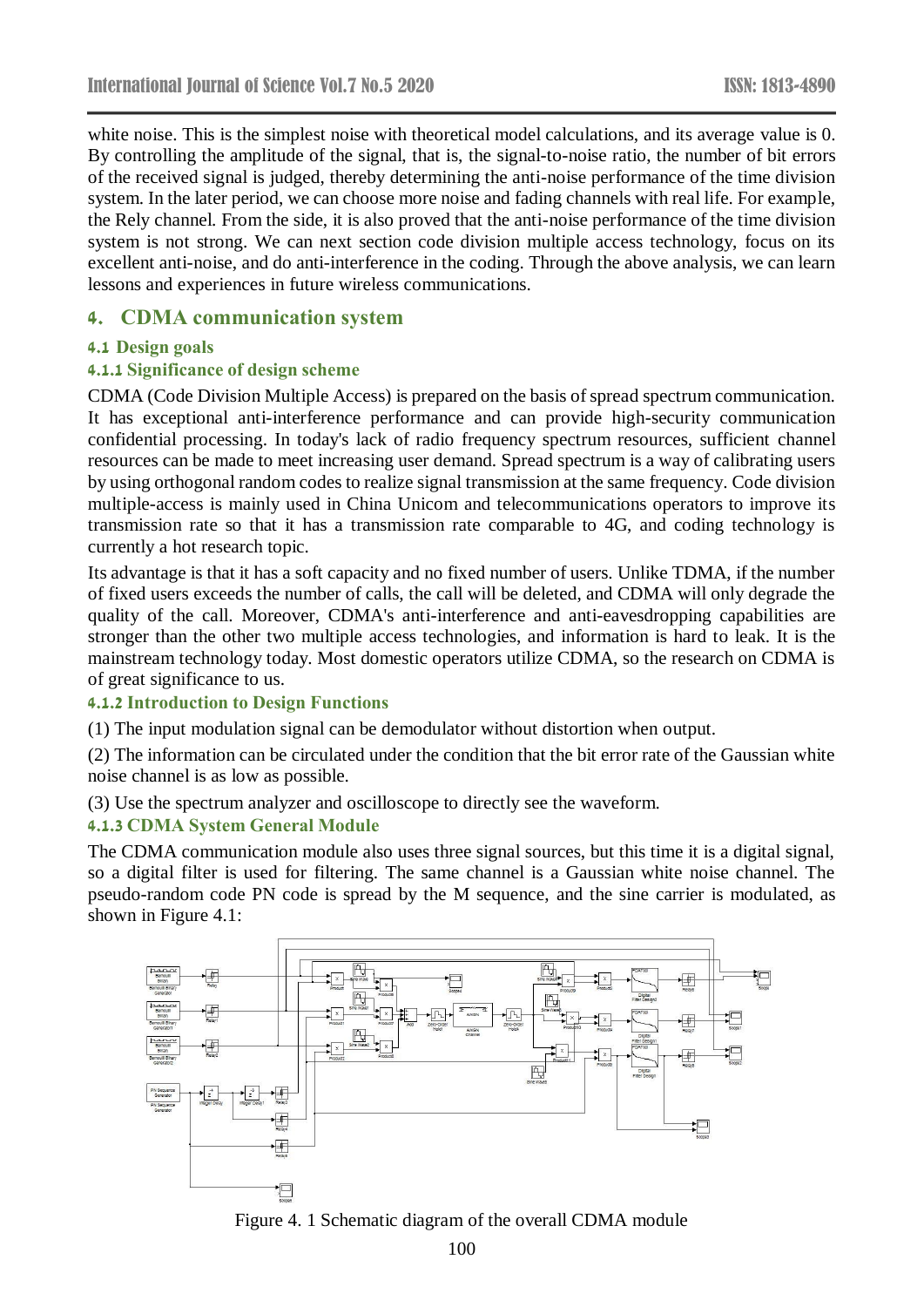### **4.2 Module implementation plans and software simulation**

#### **4.2.1 CDMA system module design**

### (1) Source generator

Through the Simulink binary random sequence generation module, the Relay module changes the unipolar code to bipolar, as showed in Figure 4.2:



Figure 4. 2 Binary Random Sequence Generation Module

#### (2) PN code sequence generator

The function of this module is mainly relative to the carrier of FDMA, modulation to diverse frequency bands, and the time division multiplexer of TDMA to different time slots. The m-sequence is generated by the PN sequence module generator, and then the delay is multiplied with the corresponding source to spread the frequency. As showing in Figure 4.3:



Figure 4. 3 PN code sequence generators

### (3) Spread spectrum modulation

Spread spectrum is the most important thing core technology of CDMA. The signal increases by the spread code. In the design, the PN code sampling time is 0.01s, that is, the transmission code rate is 100bit / s, and the source code rate is 2bit / s. According to the spreading principle, the spreading factor is 50. From the spectrum of the source and the spectrum after spreading, it can be recognized that the spectrum bandwidth of each frame of the source is greatly expanded, which basically accords with the theory and the spreading gain is 50. As showing in Figure 4.4: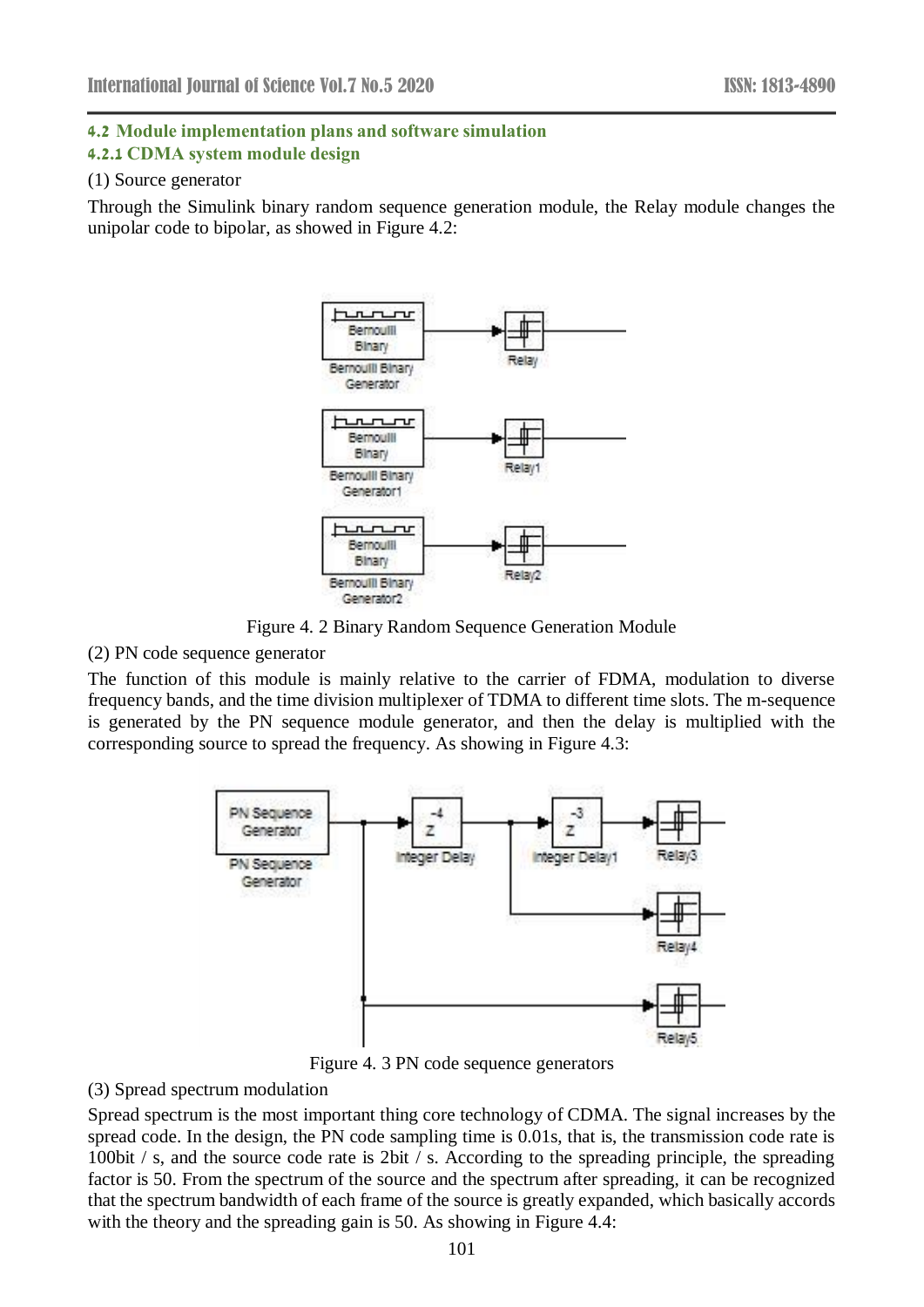



### **4.2.2 Simulink simulation and debugging of CDMA communication system**

## (1) CDMA spread-spectrum modulated signal

As shown in Figure 4.5, for a signal that has been spread spectrum modulated and passed through a Gaussian white noise channel, the original information is first multiplied by a high-speed PN code to expand the spectrum, and then BPSK-modulated with a sinusoidal carrier to shift the frequency from baseband Move to high frequency, then add the signal to the other two multiple access interference, and then pass through the Gaussian white noise channel.





### (2) CDMA demodulator and dispread signal

The signal arriving at the receiving end after Gaussian white noise is synchronized with the sine carrier by BPSK demodulation, and then decreasing with the synchronous PN code to obtain the waveform profile. A low-pass filter is added for contour detection and sampling. After the decision processing is resumed, the data at the receiving end are obtained. As showed in Figure 4.6, the first set of waveforms is the square wave signal at the transmitting end, and the second set of square wave signals is received at the receiving end. Despite the fact that the two sets of signals are delayed, there is no error. Code is to prove that the CDMA communication system design simulation meets the theoretical requirements.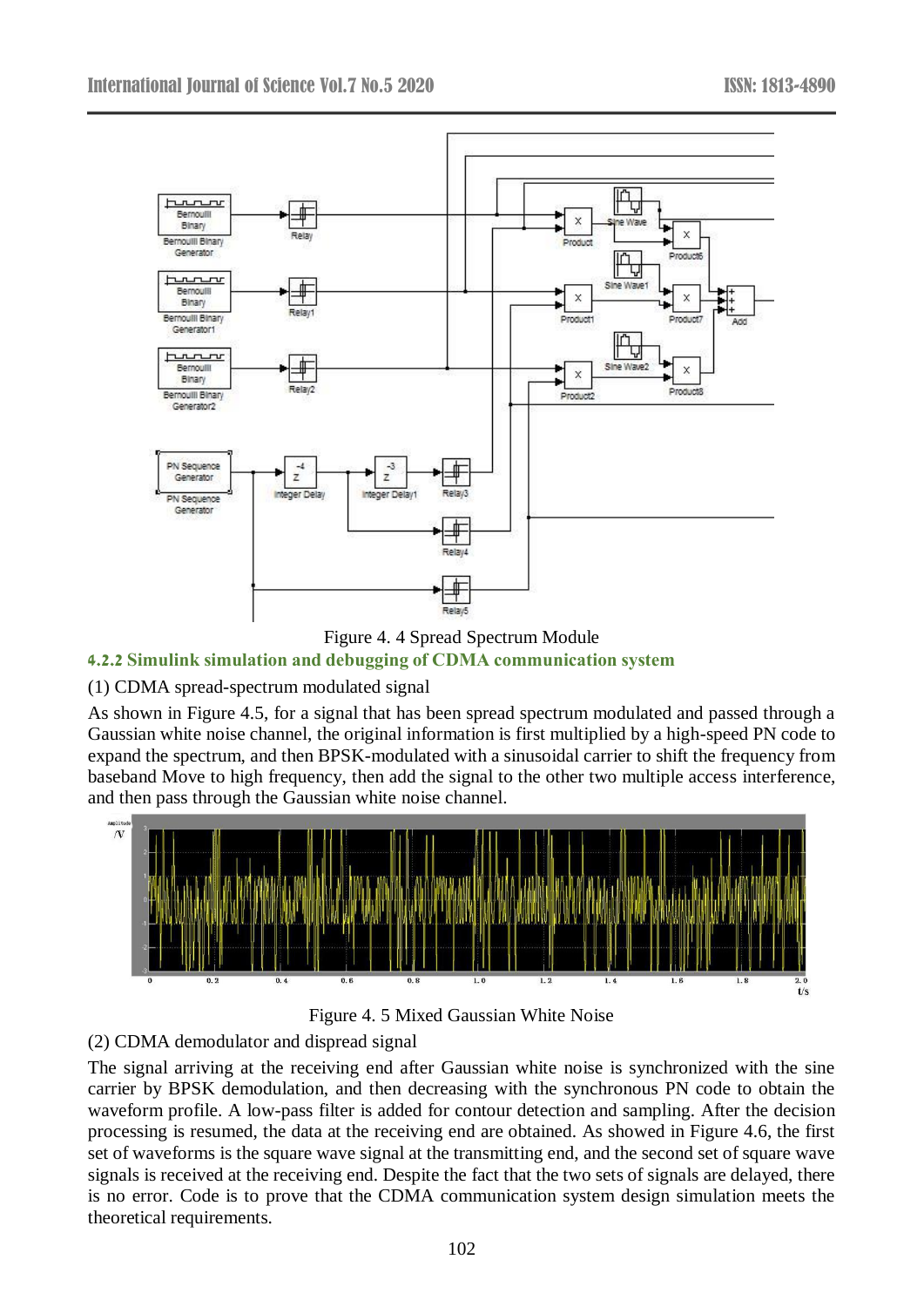

Figure 4. 6 Demodulated Signal Diagram

#### **4.3 Summary**

Owing to the time relationship, in this simulation model, we only consider the user's model, because the simulation of the multi-user situation needs to consider the actual situation, which is more complicated. At the same time, the communication channels we use are ideal Gaussian channels without considering various fading and multiple The effect of the path is simply a consideration of the ideal simulation conditions.

### **5. Conclusion**

This paper mainly uses Matlab software to analyze, model, and simulate the wireless communication module in theory. The three wireless communication methods are explained theoretically for different wireless communication protocols. First of all, for the earliest FDMA, frequency division multipleaccess multiplexing, the protocol is the first time generation of mobile phone communication, which is the original Big Brother system. Through simulation, we can clearly show that its anti-noise is weak, easygoing to be eavesdropped, and the efficiency is not High; the second generation system is TDMA, real-time division multiple access. This system has changed greatly from the initial generation, and various applications have emerged endlessly. For example, in the original generation, we can only make voice service calls separately, but In the second-generation we can interact with data streams. The third generation standard is CDMA, which is code division multiple-access multiplexing. Compared with the preceding two generations, the transmission rate is faster. It extends various video applications and no longer limits to simple text interaction. Next is the fourth generation of communication, which combines the applications of the previous three generations, and solves the fundamental voice call without data interruption. At the same time, due to the superposition of various multiplexing, various live short video applications have been spawned, including future 5G wireless Communication is also compatible and improved in the previous protocol, and it has also spawned concepts such as artificial intelligence, autonomous driving and the interconnection of all things. Each generation of standard change will bring about the replacement of industries. By modeling and simulating the previous standards, we have a deeper understanding of the direction we need to master, and constantly draw new knowledge and learn new things in order to move forward with the trend of the time. In the past, we were all quiet in simple book theory, without the feeling of building a tall building. Through this study, I also deeply understood the powerful functions of Matlab, friendly interactive interface, and simple programming language, especially Simlink integrated various Powerful communication modules, including the oscilloscope of measurement instruments we often use, by reading the signal distribution on the oscilloscope, we can quickly calculate and analyze. All in all, through the simulation of several systems, the fusion of programming and modules is innovatively added, and a transformation understanding of the entire wireless system is obtained.

## **References**

- [1] Wang Yongli. MTALB7.0 Practical Guide [M]. 2nd Edition. Beijing: Beijing Science Press, 2009.
- [2] Yao Jun, Ma Junhui. Simulink Modeling and Simulation [M]. 2nd Edition. Xi'an: Xidian University, 2008.